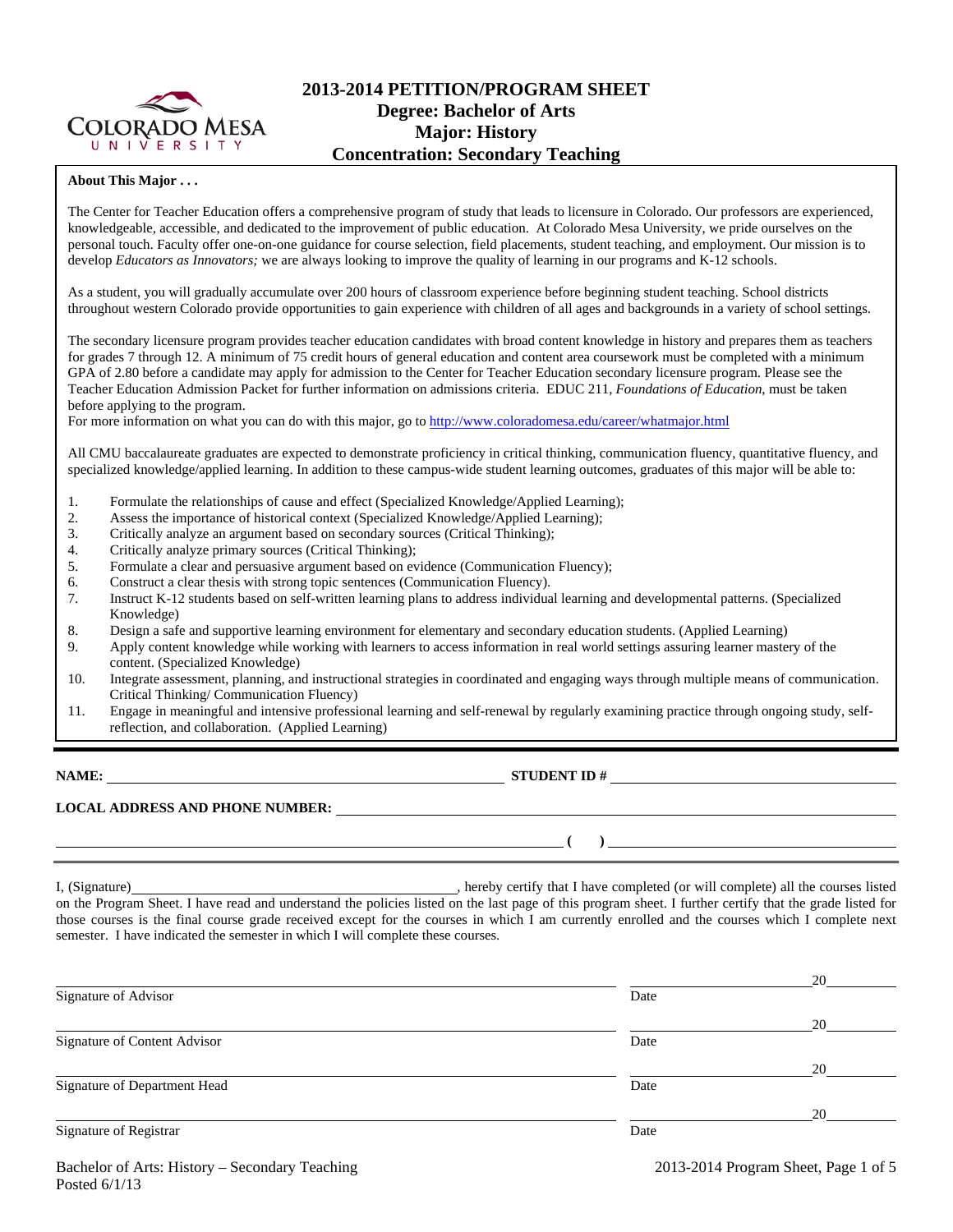## **Students should work closely with a faculty advisor when selecting and scheduling courses prior to registration.**

Degree Requirements:

- <sup>120</sup> semester hours total (A minimum of 28 taken at CMU in no fewer than two semesters).
- 40 upper division credits (A minimum of 15 taken at the 300-400 course levels within the major at CMU).
- 2.80 cumulative GPA or higher in all CMU coursework
- 2.80 cumulative GPA or higher in coursework toward the major content area
- A cumulative grade point average of 2.8 or higher must be maintained for each of 3 areas: content courses, education courses and overall GPA.
- Pre-collegiate courses (usually numbered below 100) cannot be used for graduation.
- A student must follow the CMU graduation requirements either from 1) the program sheet for the major in effect at the time the student officially declares a major; or 2) a program sheet for the major approved for a year subsequent to the year during which the student officially declares the major and is approved for the student by the department head. Because a program may have requirements specific to the degree, the student should check with the faculty advisor for additional criteria. It is the student's responsibility to be aware of, and follow, all requirements for the degree being pursued. Any exceptions or substitutions must be approved by the student's faculty advisor and Department Head.
- When filling out the program sheet a course can be used only once.
- Students must PASS the PLACE exam in the content area prior to beginning the internship. Also, ALL other coursework toward the degree must be successfully completed prior to the internship
- See the "Undergraduate Graduation Requirements" in the catalog for additional graduation information.

| <b>GENERAL EDUCATION REQUIREMENTS</b> (31 semester hours)                      |                         |
|--------------------------------------------------------------------------------|-------------------------|
| See the current catalog for a list of courses that fulfill the requirements    |                         |
| below. If a course is on the general education list of options and a           |                         |
| requirement for your major, you must use it to fulfill the major               |                         |
| requirement and make a different selection within the general education        |                         |
| requirement.                                                                   |                         |
| Course No Title                                                                | Sem.hrs Grade Term/Trns |
| English (6 semester hours, must receive a grade of "B" or better and           |                         |
| must be completed by the time the student has 60 semester hours.)              |                         |
| <b>ENGL 111 English Composition</b>                                            | 3                       |
| ENGL 112 English Composition                                                   | $\mathcal{F}$           |
|                                                                                |                         |
| <b>Math:</b> MATH 110 or higher (3 semester hours, must receive a grade        |                         |
| of "C" or better, must be completed by the time the student has 60             |                         |
| semester hours.)                                                               |                         |
| MATH 1                                                                         |                         |
|                                                                                |                         |
| <b>Humanities</b> (3 semester hours)                                           |                         |
|                                                                                |                         |
| Social and Behavioral Sciences (6 semester hours)                              |                         |
| <b>ECON 201</b><br>the control of the control of the control of the control of |                         |
| <b>*PSYC 233</b>                                                               |                         |
| *Must receive grade of "B" or higher                                           |                         |
| <b>Natural Sciences</b> (7 semester hours, one course must include a lab)      |                         |
|                                                                                |                         |
|                                                                                |                         |
|                                                                                |                         |

\_\_\_\_\_\_ \_\_\_L \_\_\_\_\_\_\_\_\_\_\_\_\_\_\_\_\_\_\_\_\_\_\_\_ \_\_\_\_ \_\_\_\_\_ \_\_\_\_\_\_\_\_

**History** (3 semester hours) HIST 131\_ \_\_\_\_\_\_\_\_\_\_\_\_\_\_\_\_\_\_\_\_\_\_\_\_ \_\_\_\_ \_\_\_\_\_ \_\_\_\_\_\_\_\_

|        | <b>OTHER LOWER DIVISION REQUIREMENTS (6 semester hours)</b> |  |
|--------|-------------------------------------------------------------|--|
|        | <b>Kinesiology</b> (3 semester hours)                       |  |
| KINA 1 | KINE 100 Health and Wellness                                |  |

KINA 1\_\_\_\_ \_\_\_\_\_\_\_\_\_\_\_\_\_\_\_\_\_\_\_\_\_\_\_\_ 1 \_\_\_\_\_ \_\_\_\_\_\_\_\_

|                           | <b>Applied Studies</b> (3 semester hours) |  |  |
|---------------------------|-------------------------------------------|--|--|
|                           | SPCH 102 Speechmaking                     |  |  |
| Must earn a "B" or higher |                                           |  |  |

**FOUNDATION COURSES** (6 semester hours) Two **consecutive** classes in the **same** foreign language. Must receive a grade of "C" or better. FLAS 114 & 115 will **NOT** fulfill this requirement.  $FLA$ <sub>\_\_\_\_</sub>

## **MAJOR REQUIREMENTS**

 $FLA$ 

(History 48 semester hours + Education 29 semester hours))

**Social Science Core** (9 semester hours)

| ANTH 202<br>GEOG 103  | Introduction to Anthropology<br>World Regional Geography | 3<br>3 |  |
|-----------------------|----------------------------------------------------------|--------|--|
| <b>POLS 101</b>       | American Government                                      |        |  |
| OR<br><b>POLS 261</b> | <b>Comparative Politics</b>                              | 3      |  |

**History Core** (15 semester hours) As part of the History core students

|                 | are required to take HIST 101, 102, 132. |   |  |
|-----------------|------------------------------------------|---|--|
| <b>HIST 101</b> | <b>Western Civilizations</b>             | 3 |  |
| <b>HIST 102</b> | <b>Western Civilizations</b>             |   |  |
| <b>HIST 132</b> | U.S. History                             |   |  |
| <b>HIST 202</b> | Intro to Historical Research             | 3 |  |
| <b>HIST 404</b> | Senior Seminar in Historical             |   |  |
|                 | Research                                 |   |  |

**History Electives** (24 Upper Division Semester Hours) Two Upper Division history courses chosen from **each** History area; European, U.S., and Topical; One course from World listed on page 4: Plus an additional Upper Division course from any area.

European History: (6 semester hours) Choose two courses from Electives list on pg 3.

| HIST<br>HIST | . .                                                                                                                                                                                                                                                                                              |  |  |
|--------------|--------------------------------------------------------------------------------------------------------------------------------------------------------------------------------------------------------------------------------------------------------------------------------------------------|--|--|
|              | $W_{\rm tot}$ of $W_{\rm tot}$ , $\sim$ . $\sim$ . $\sim$ . $\sim$ . $\sim$ . $\sim$ . $\sim$ . $\sim$ . $\sim$ . $\sim$ . $\sim$ . $\sim$ . $\sim$ . $\sim$ . $\sim$ . $\sim$ . $\sim$ . $\sim$ . $\sim$ . $\sim$ . $\sim$ . $\sim$ . $\sim$ . $\sim$ . $\sim$ . $\sim$ . $\sim$ . $\sim$ . $\$ |  |  |

World History: (3 semester hours) Choose one course from Electives list on pg 3. HIST \_\_\_\_ \_\_\_\_\_\_\_\_\_\_\_\_\_\_\_\_\_\_\_\_\_\_\_\_ 3 \_\_\_\_\_ \_\_\_\_\_\_\_\_

U.S. History: (6 semester hours) Choose two courses from Electives list on pg 3. HIST \_\_\_\_ \_\_\_\_\_\_\_\_\_\_\_\_\_\_\_\_\_\_\_\_\_\_\_\_ 3 \_\_\_\_\_ \_\_\_\_\_\_\_\_

| $\sim$ $\sim$ |  |  |
|---------------|--|--|
|               |  |  |

Course No Title Sem.hrs Grade Term/Trns

**Fine Arts** (3 semester hours)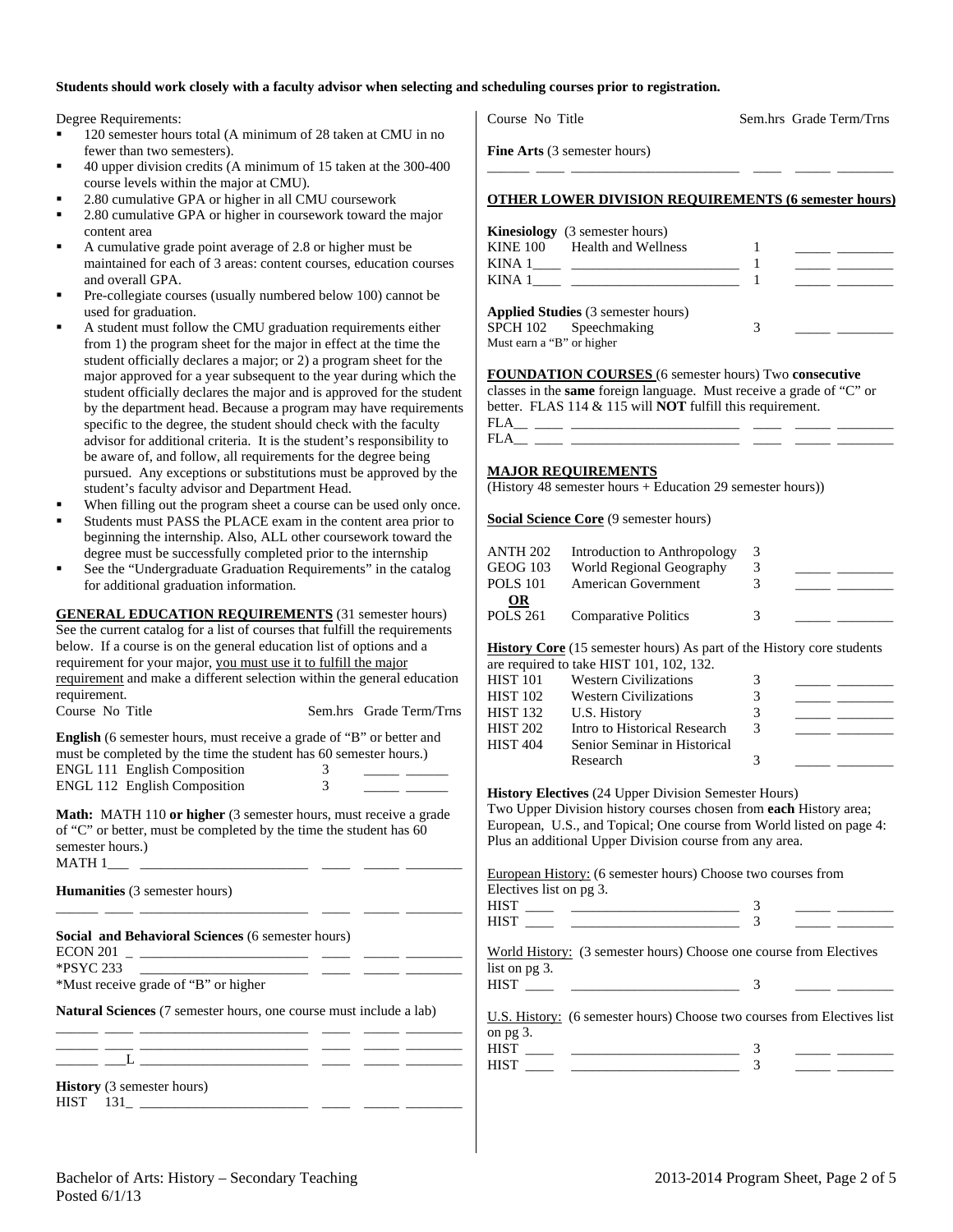| Course No Title                                                                                                    | Sem.hrs Grade Term/Trns | Course No Title                 | Sem.hrs Grade Term/Trns                                                                                                                      |
|--------------------------------------------------------------------------------------------------------------------|-------------------------|---------------------------------|----------------------------------------------------------------------------------------------------------------------------------------------|
| Topical History: (6 semester hours) Choose two courses from Electives<br>list below.<br><b>HIST</b><br><b>HIST</b> |                         | Division course.<br><b>HIST</b> | Free Elective: (3 semester hours) Choose from any History Upper                                                                              |
| <b>Secondary Education Requirements (29 semester hours)</b>                                                        |                         |                                 | * <b>Proroquigitos:</b> ENGL 111 ENGL 112 SDCH 102 DSVC 233 ENLIC 211 (all with a grade of B or better) and formal acceptance to the Teacher |

 $\mathbf{I}$ 

**\*Prerequisites:** ENGL 111, ENGL 112, SPCH 102, PSYC 233, EDUC 211 (all with a grade of B or better) and formal acceptance to the Teacher Education Program

| Course No Title     |                                                       |                               | Sem.hrs Grade Term/Trns |                            |
|---------------------|-------------------------------------------------------|-------------------------------|-------------------------|----------------------------|
| EDUC <sub>211</sub> | <b>Foundations of Education</b>                       | $\mathfrak{D}_{\mathfrak{p}}$ |                         | 20 Field Experience Hours  |
| $EDUC 342*$         | Pedagogy & Assessment:                                |                               |                         |                            |
|                     | Secondary/K-12                                        | 3                             |                         | 20 Field Experience Hours  |
| $EDUC 343*$         | Teaching to Diversity                                 | 3                             |                         | 20 Field Experience Hours  |
| EDUC <sub>442</sub> | Integrating Literacy Across the                       |                               |                         |                            |
|                     | Curriculum                                            | 4                             |                         | 60 Field Experience Hours  |
| <b>EDUC 497</b>     | Content Methodology                                   |                               |                         |                            |
|                     | Practicum                                             | 3                             |                         | 80 Field Experience Hours  |
|                     | EDUC 497B <sup>**</sup> Methods of Teaching Secondary |                               |                         |                            |
|                     | <b>Social Studies</b>                                 | $\mathfrak{D}_{\mathfrak{p}}$ |                         |                            |
|                     | EDUC 499G Teaching Internship and                     |                               |                         |                            |
|                     | Colloquium                                            | 12                            |                         | 600 Field Experience Hours |

All EDUC prefix courses listed above must be completed with a grade of B or better to progress through the program sequence. Students must PASS the PRAXIS II exam in the content area prior to commencing the internship. Also, ALL other coursework toward the degree must be successfully completed prior to the internship.

\*\*This course is only offered in the fall semester. It may be taken with either the 300-level or 400-level EDUC courses but must be taken before the student teaching semester.

### **HISTORY ELECTIVES (24 SEMESTER HOURS)**

Two course in **European** History. Select from: HIST 305 The Old South (3) HIST 300 History of England to 1660 (3)

HIST 301 History of Modern Britian (3) HIST 315 American Indian History (3) HIST 302 History of Modern France (3) HIST 316 American Slavery (3) HIST 303 History of Modern Germany (3) HIST 320 The American West (3) HIST 330 History of 19<sup>th</sup> Century Europe (3) HIST 332 History of Modern Warfare (3) HIST 331 The 20<sup>th</sup> Century (3) HIST 355 Ancient and Medieval Cities (3) HIST 350 Renaissance and Reformation (3) HIST 375 American Sports History (3) HIST 360 Medieval Europe (3) HIST 405 Introduction to Public History (3) HIST 400 The Soviet Union and Eastern Europe (3) HIST 410 Environmental History (3) HIST 430 The Ancient Mediterranean World (3) HIST 425 The History of Sexuality (3)

HIST 450 European History and Film (3)

HIST 344 The Age of Industry in America (3) HIST 310 Latin American Civilization (3) HIST 347 Global America: 1970-2000 (3) HIST 334 History of the British Empire (3) HIST 370 Early American Women's History (3) HIST 340 History of the Middle East (3) HIST 371 20<sup>th</sup> Century U.S. Women's History (3) HIST 403 East Asia and the Modern World (3) HIST 415 Colonial America (3) HIST 416 American Revolution (3) HIST 420 Civil War (3)

Two course in **Topical** History. Select from:

HIST 355 Ancient and Medieval Cities (3) HIST 435 Classical Archaeology (3) HIST 445 The Holocaust (3) HIST 440 Early & Medieval Christianity (3) HIST 446 Early & Medieval Christianity (3)

Two Course in **United States** History. Select from: One Course in **World** History. Select from: HIST 306 History of South and Southeast Asia (3) HIST 346 The 1950's and 1960's (3) HIST 333 The International History of the Cold War (3)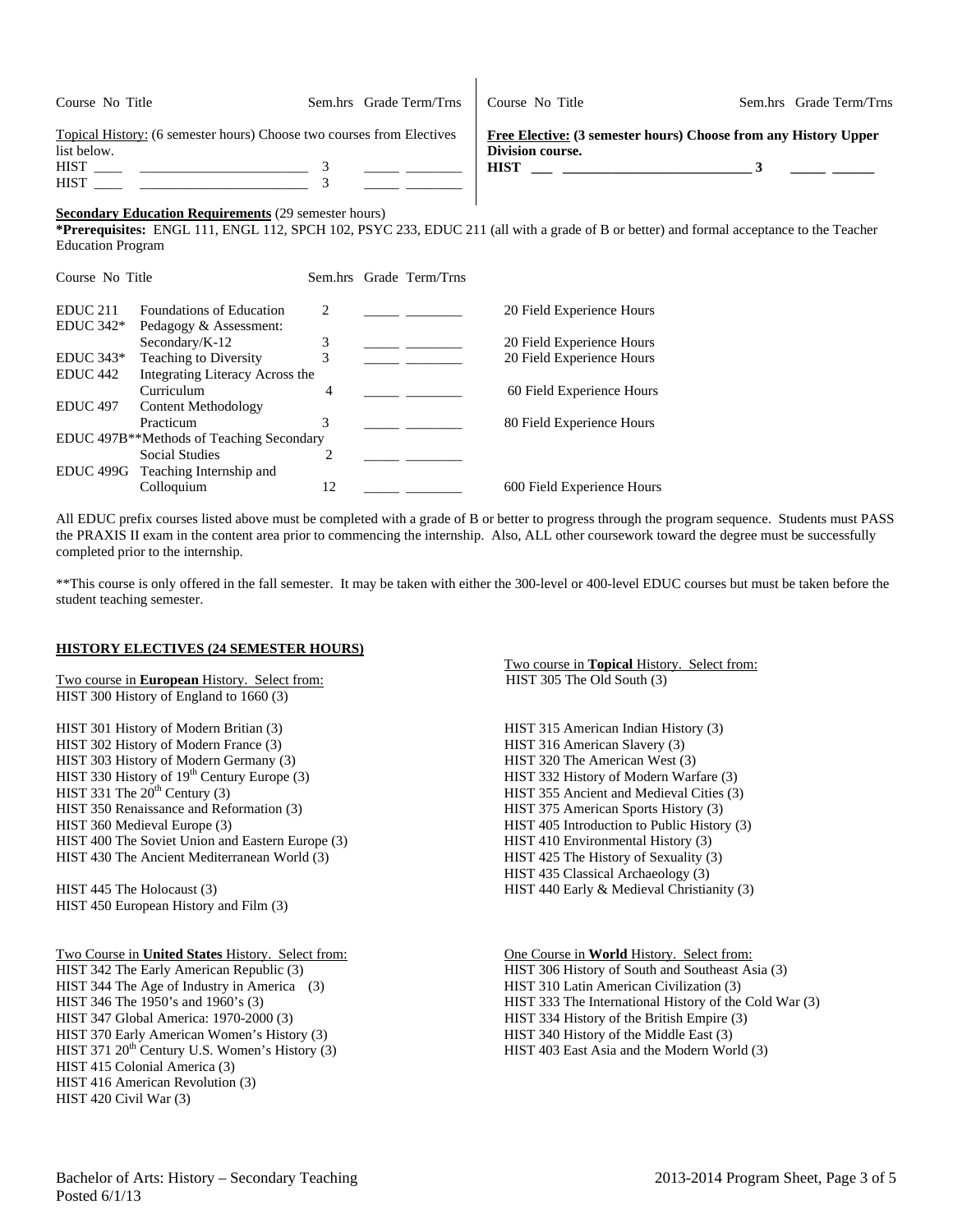# **SUGGESTED COURSE SEQUENCING FOR A MAJOR IN HISTORY – LEADING TO SECONDARY TEACHER LICENSURE**

This is a recommended sequence of course work. Certain courses may have prerequisites or are only offered during the Fall or Spring semesters. It is the student's responsibility to meet with the assigned advisor and check the 2 year course matrix on the Colorado Mesa website for course availability.

 $\overline{\mathbf{1}}$ 

 $\overline{\Gamma}$ 

|                                                 |                                                         | <b>FRESHMAN YEAR</b>                           |                                             |
|-------------------------------------------------|---------------------------------------------------------|------------------------------------------------|---------------------------------------------|
| <b>Fall Semester</b>                            | <b>Hours</b>                                            | <b>Spring Semester</b>                         | <b>Hours</b>                                |
| <b>English Composition</b><br><b>ENGL 111</b>   | 3                                                       | ENGL 112 English Composition                   | 3                                           |
| <b>History 131</b>                              | 3                                                       | <b>General Education Humanities</b>            | 3                                           |
| Applied Studies SPCH 102                        | 3                                                       | <b>General Education Mathematics</b>           | 3                                           |
| <b>General Education Natural Science</b>        | 3                                                       | <b>HIST 102</b><br>Western Civilizations       | $\mathfrak{Z}$                              |
| <b>HIST 101</b><br><b>Western Civilizations</b> | 3                                                       | <b>HIST 132</b><br>U.S. History                | $\begin{array}{c} 3 \\ 3 \\ 18 \end{array}$ |
| <b>KINE 100</b><br><b>Health and Wellness</b>   | $\perp$                                                 | <b>General Education Fine Arts</b>             |                                             |
|                                                 | 16                                                      |                                                |                                             |
|                                                 |                                                         | <b>SOPHOMORE YEAR</b>                          |                                             |
| <b>Fall Semester</b>                            | <b>Hours</b>                                            |                                                |                                             |
| <b>Foundation Courses (Foreign Language)</b>    | 3                                                       | <b>Spring Semester</b>                         | <b>Hours</b>                                |
| <b>HIST 202</b><br>Intro to Historical Research | 3                                                       | Foundation Courses (Foreign Language)          | 3                                           |
| PSYC 233 Human Growth and Development           | 3                                                       | Natural Science with Lab                       |                                             |
| <b>Social Science Core</b>                      | 3                                                       | <b>History Elective</b>                        | 3                                           |
| <b>ECON 201 Principles of Macroeconomics</b>    | $\overline{3}$                                          | History Elective 3                             |                                             |
|                                                 | 15                                                      | Social Science Core                            | $\begin{array}{c} 3 \\ 3 \\ 16 \end{array}$ |
|                                                 |                                                         |                                                |                                             |
|                                                 |                                                         | <b>JUNIOR YEAR</b>                             |                                             |
| <b>Fall Semester</b>                            | <b>Hours</b>                                            |                                                |                                             |
| <b>History Elective</b>                         | 3                                                       | <b>Spring Semester</b>                         | <b>Hours</b>                                |
| <b>History Elective</b>                         | 3                                                       | EDUC 342 Pedagogy & Assessment: Secondary/K-12 | 3                                           |
| <b>Social Science Core</b>                      | 3                                                       | EDUC 343 Teaching to Diversity                 | $\mathfrak{Z}$                              |
| <b>History Elective</b>                         | 3                                                       | <b>History Elective</b>                        | $\overline{3}$                              |
| KINA Activities (2 courses)                     |                                                         | <b>History Elective</b>                        |                                             |
| *EDUC 211 Foundations of Education              | $\begin{array}{c} 2 \\ \underline{2} \\ 16 \end{array}$ |                                                | 12                                          |
|                                                 |                                                         |                                                |                                             |

\*Must be taken prior to acceptance into the Center for Teacher Education. Offered in summer, fall and spring semesters.

|                                                           |              | <b>SENIOR YEAR</b>     |                                              |              |
|-----------------------------------------------------------|--------------|------------------------|----------------------------------------------|--------------|
| <b>Fall Semester</b>                                      | <b>Hours</b> |                        |                                              |              |
| EDUC 442 Integrating Literacy Across the Curriculum       |              |                        |                                              |              |
| EDUC 497 Content Methodology Practicum                    |              | <b>Spring Semester</b> |                                              | <b>Hours</b> |
| EDUC 497B* Methods of Teaching Secondary Social Studies 2 |              |                        | EDUC 499G Teaching Internship and Colloquium | <u>12</u>    |
| HIST 404 Senior Seminar in Historical Research            |              |                        |                                              | 12           |
| <b>History Elective</b>                                   |              |                        |                                              |              |
|                                                           | .5           |                        |                                              |              |

# \*Only offered in fall

**\*\*All EDUC prefix courses listed above must be completed with a grade of B or better to progress through the program sequence.**